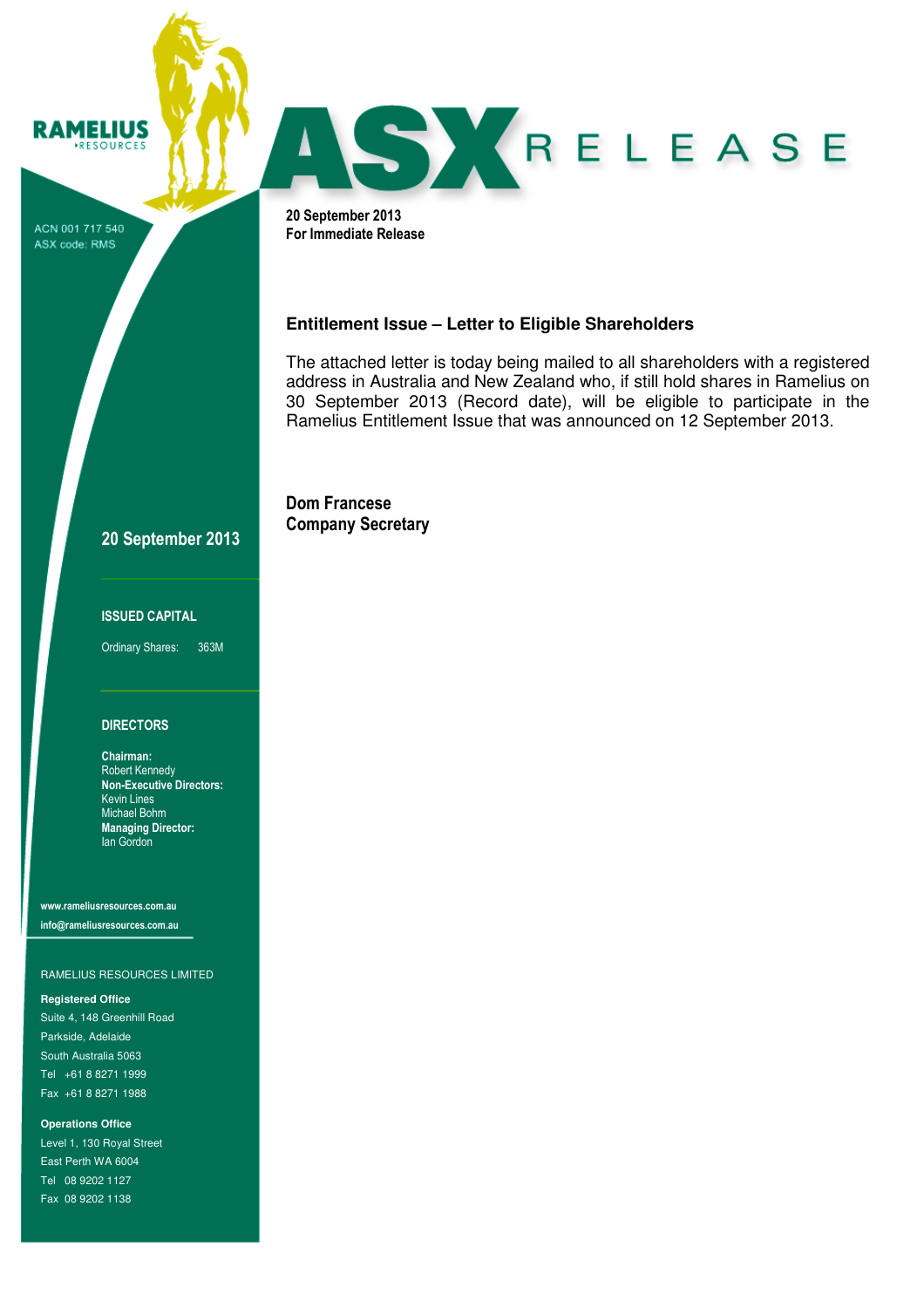

ACN 001 717 540 ASX code: RMS

Dear Shareholder

20 September 2013

# **Ramelius Resources Limited Non-renounceable Entitlements Issue**

On 12 September 2013, Ramelius Resources Limited ("Ramelius") announced a one for four pro-rata non-renounceable entitlements issue ("Entitlement Issue") to raise approximately \$16.3 million through the issue of up to 90,757,414 new fully paid ordinary shares in Ramelius ("New Shares"). The proceeds from the Entitlement Issue will be used to complete the acquisition, and expedite exploration and development, of the high grade Vivien Gold Project in Western Australia.

Each shareholder eligible to participate will be entitled to subscribe for one New Share in the capital of Ramelius for every four existing ordinary shares ("Entitlement") registered in their name at 7.00 pm Adelaide time on Monday, 30 September 2013 ("Record Date").

The New Shares will be issued at 18 cents per share, which is at a 10% discount to the issue price under the recently completed placement to funds managed by Sprott Asset Management, and also to the last sale price recorded on the Australian Securities Exchange ("ASX") immediately prior to the date of the announcement of the Entitlement Issue (20 cents).

## **Further details of the Entitlement Issue are contained in the Offer Booklet which was lodged with ASX on Thursday, 19 September 2013, and is available on the ASX website at www.asx.com.au and on Ramelius' website at www.rameliusresources.com.au.**

Subject to the terms set out in the Offer Booklet, Ramelius shareholders whose registered address is in Australia or New Zealand will be eligible to participate in the Entitlement Issue. All other shareholders will not be eligible to participate.

Eligible shareholders may take any of the following actions:

- take up all your Entitlement;
- take up some of your Entitlement and allow the balance of your Entitlement to lapse; or
- do nothing and allow all your Entitlement to lapse.

The Directors reserve the right to issue any Shortfall in subscription for New Shares at their discretion within three months after the Closing Date. If the Directors elect to issue any Shortfall, the Shortfall offer will remain open after the Closing Date.

www.rameliusresources.com.au info@rameliusresources.com.au

### RAMELIUS RESOURCES LIMITED

### **Registered Office**

4/148 Greenhill Road Parkside South Australia 5063 Tel +61 8 8271 1999 Fax +61 8 8271 1988

### **Operations Office**

Level1, 130 Royal Street East Perth WA 6004 Tel 08 9202 1127 Fax 08 9202 1138